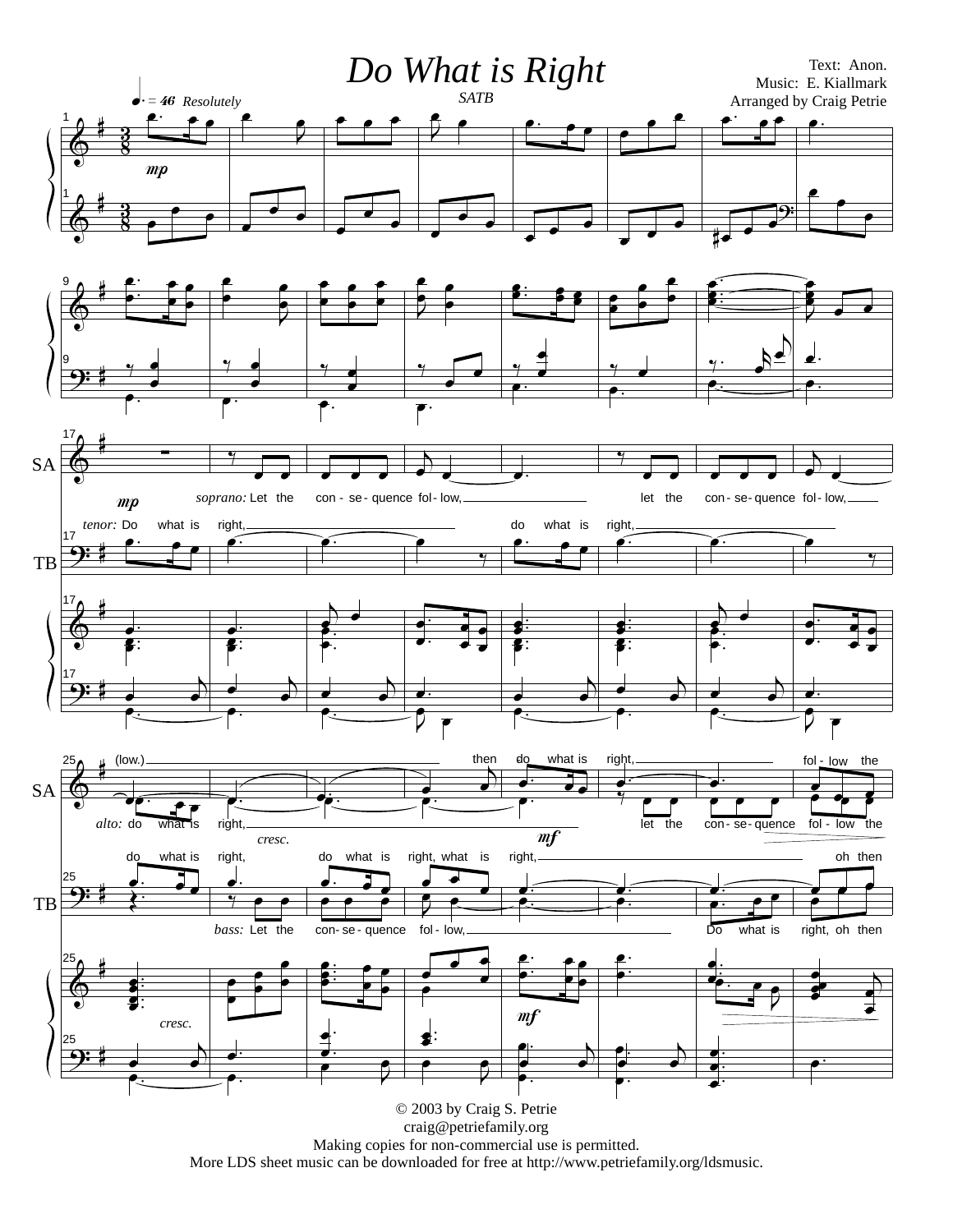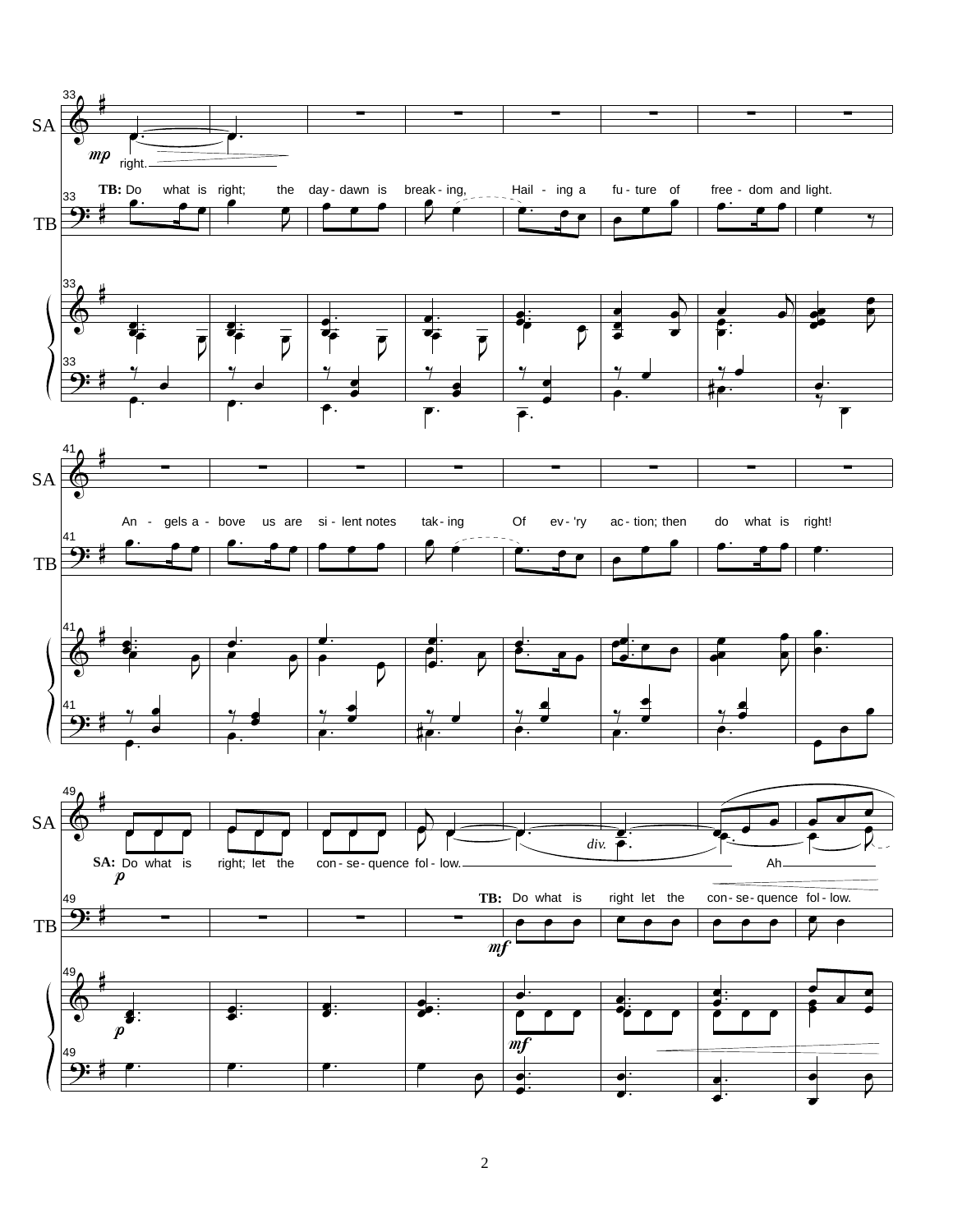

3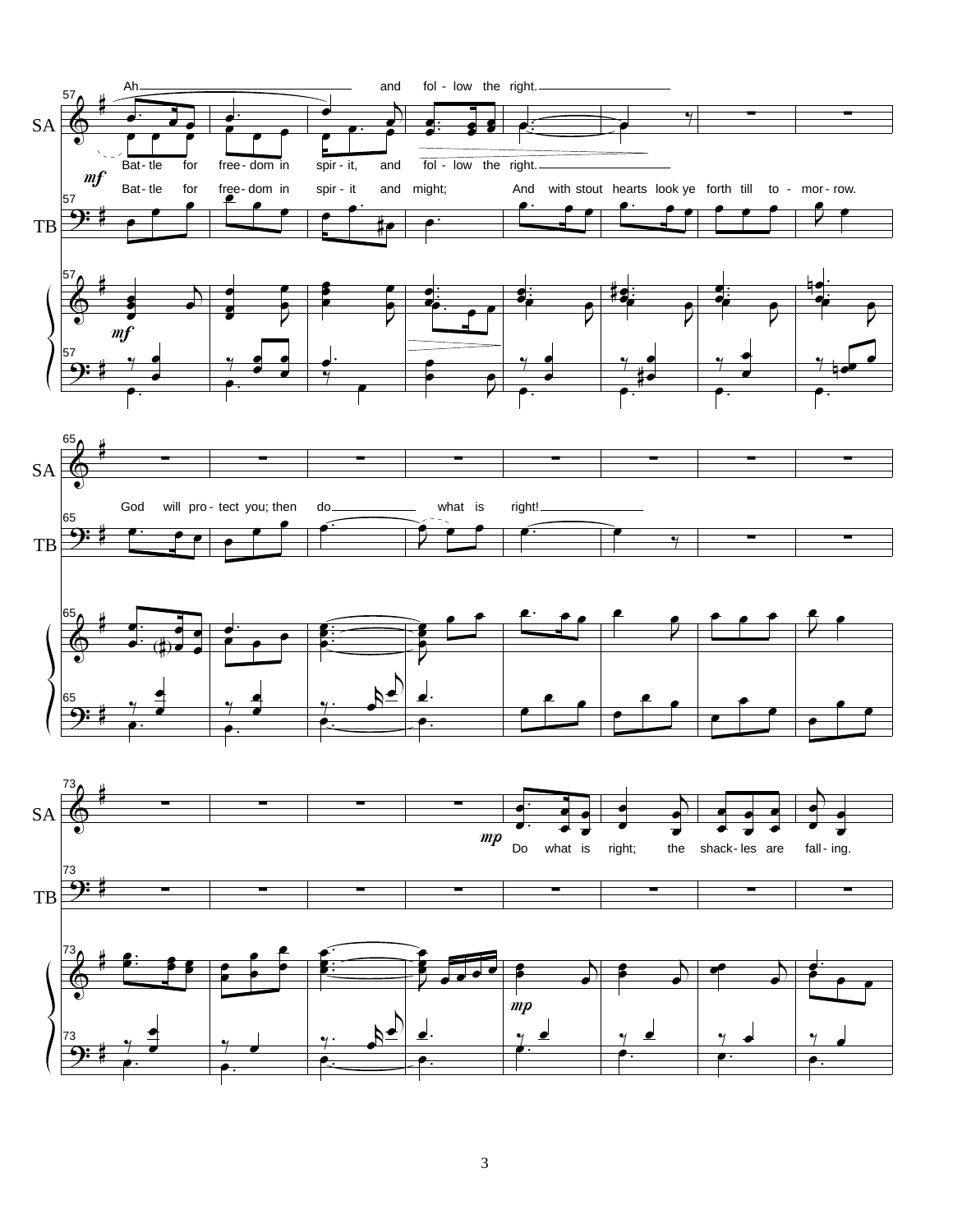

4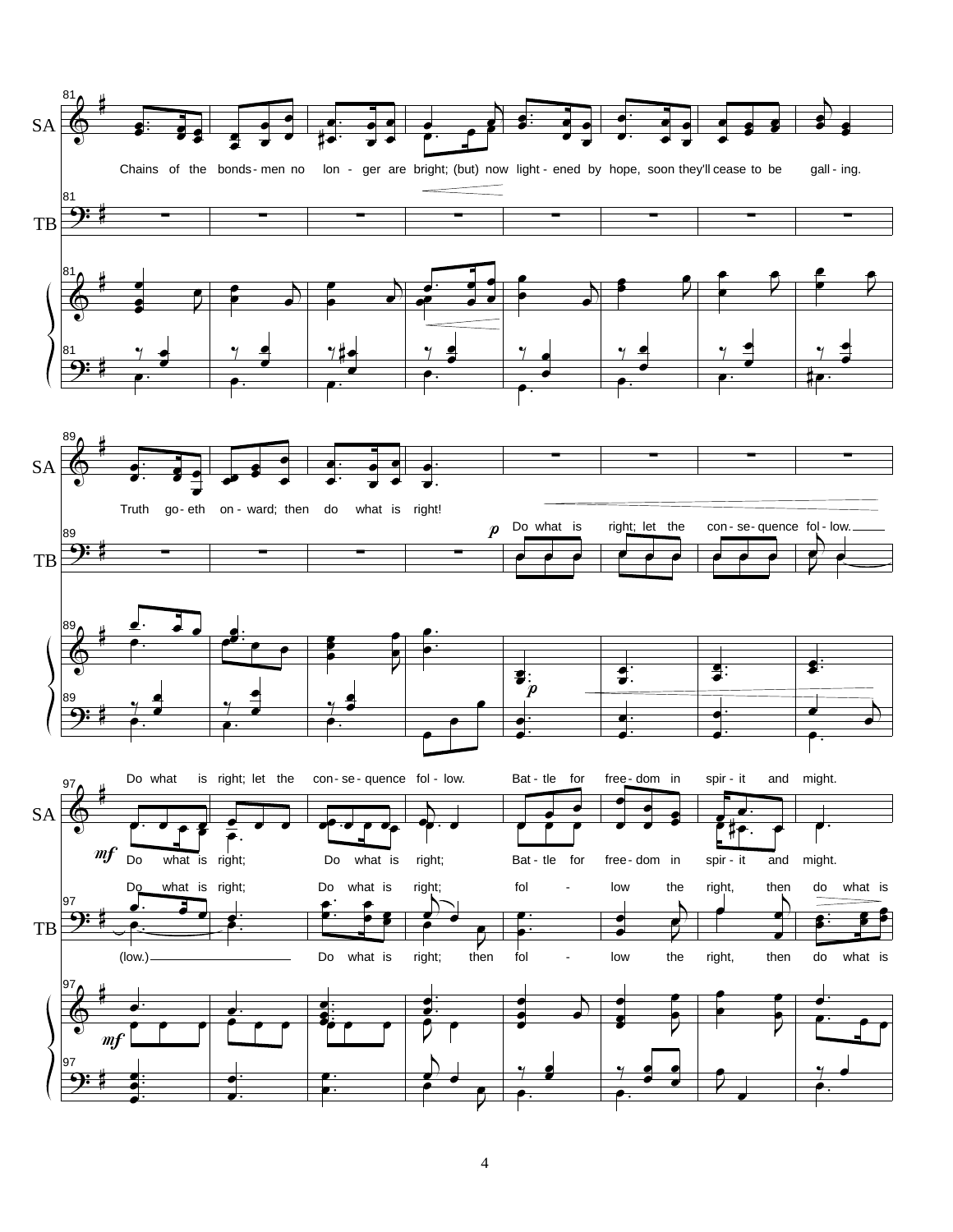

5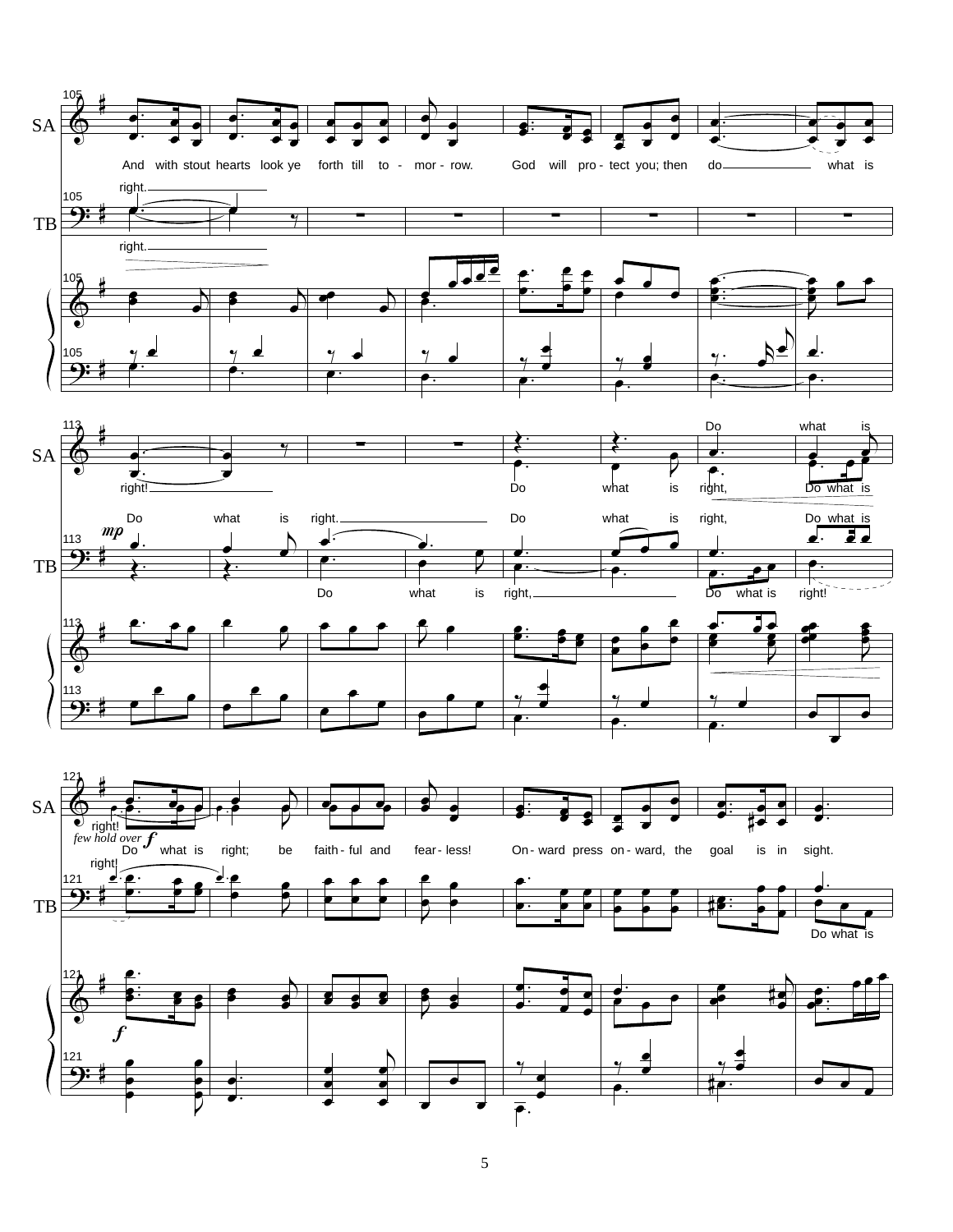